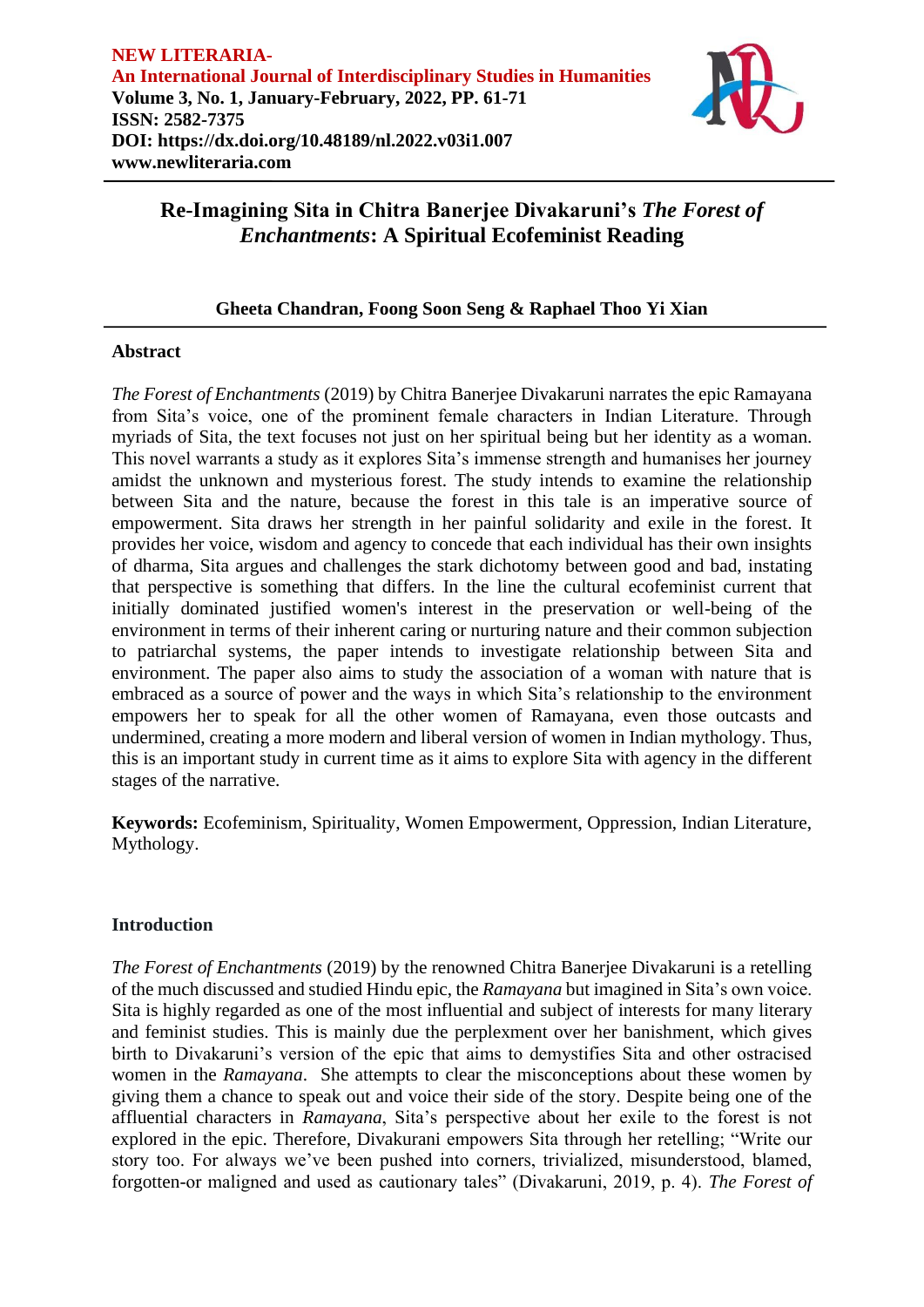*Enchantments* (2019) dwells in the notion of women's struggle, honour and sense of duty to self and society that are still very much relevant and common in current times.

Sita's story has been told in her own words in *The Forest of Enchantments* (2019**)**. She shares her pleasures, sorrows, and perseverance, as well as her view of love. Furthermore, the story depicts Sita's journey from earth to heaven and back, as well as her love and connection with environment and nature. It portrays Sita's ability to heal both nature and herself. The narrative also shows how great warriors' prejudice led to the exploitation of both nature and women as a result of their misogyny. The book examines the relationship between women's exploitation and nature, as well as the conflict between civilization, nature, man and woman. In addition to that, through myriads of Sita, the text focuses not just on her spiritual being but her identity as a woman. This paper intends to examine the relationship between Sita and the nature, because the *forest* in this tale is an imperative source of empowerment. Sita draws her strength in her painful solidarity and exile in the *forest*. It provides her voice, wisdom and agency to concede that each individual has their own insights of dharma, Sita argues and challenges the stark dichotomy between good and bad, instating that perspective is something that differs.

In the line the ecofeminist spirituality current that justified women's interest in the preservation or well-being of the environment in terms of their inherent caring or nurturing nature and their common subjection to patriarchal systems, the paper intends to investigate relationship between Sita and environment. The paper also aims to study the association of woman with nature that is embraced as a source of power and the ways in which Sita's relationship to the environment empowers her to speak for all the other women of Ramayana, even those outcasts and undermined, creating a more modern and liberal version of women in Indian mythology. Thus, this is an important study in current time as it aims to explore Sita with agency in the different stages of the narrative.

#### **Revisiting Mythologies**

Once again, we are faced with spiritual psychologists of the twentieth century, who saw the search for myths as an important factor in creating meaning in life. Divakaruni is an exemplary writer in this quest, she explores myths to uncover the many hidden and ignored truths that give many perspectives and great meaning to life. The policy of intentionally creating myths to manipulate modern culture has been consistently used in recent history. For example, Romantic writers like Emerson, Thoreau, and Whitman aimed to design a particular myth for America's young nation (Feldman & Richardson, 1682), and fascists like Benito Mussolini and Alfred Rosenberg championed move people to use mythological themes. Arvidsson (1999) asserts:

Myths were in reality poetic exegeses of the laws of nature and of behavior: allegoric interpretation. Or else myths were distorted historical reports in which the heroes had been attributed divinity: euhemeristic interpretation. In both cases the interpretation meant that behind the apparent childish foolishness of the myths a hidden, distorted truth could be detected. Thus myths-behind the overt stupidities and repulsiveness did, if properly interpreted, display something rational (Arvidsson, 1999, p. 329).

When life is often stripped of its spirituality, meaning, and grandeur by a rigid and scientific mindset, myth can break this monotony through the stimulation of the imagination. spread ancient wisdom. However, mythology in the early 19th century was first seen as a lifeaffirming genre within trendy romanticism and contradicted the word everyday meaning as a false story. True life, therefore, is only possible when myth overwhelms symbols. On the same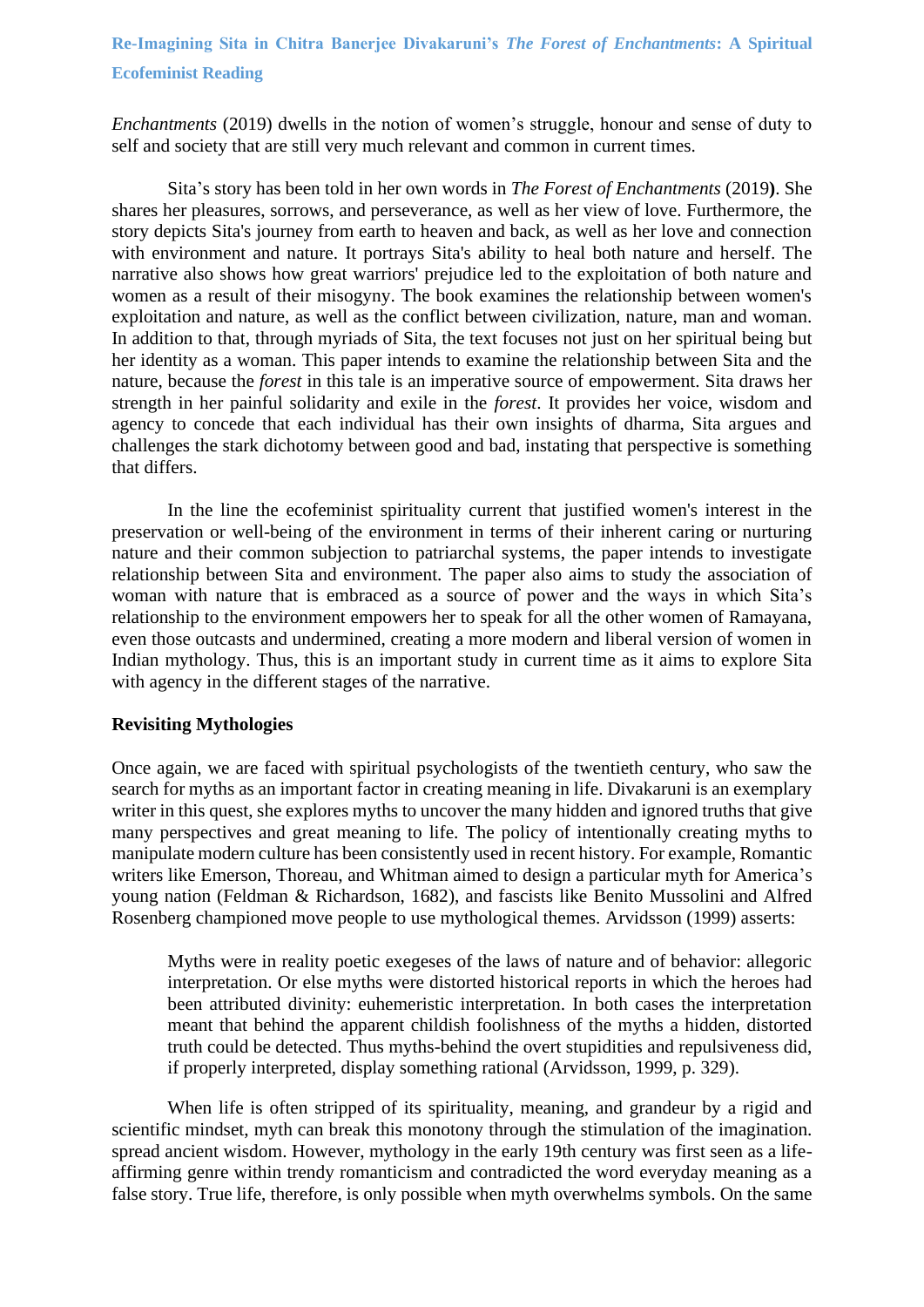line, Vayu Naidu (2012) asserts that retelling of mythologies induces cultural memory as "the function of memory as a metaphor for remembering a dismembered story because it is told to us infrequently and in parts, and for experiencing culture through its epic characters" (Naidu, 2012, p. 170). Sita through many modern stories remains to challenge and question our beliefs about her journey and personality. Thus, story that gives us new perspectives can and should be allowed to understand what is valued across cultures, despite different traditions. Naidu (2012) asserts on Sita,

In one sense, Sita is an inheritance and a legacy for many women, not an imposition. While reimagining Sita and her story, it was an enriching journey to enter into the idea that Sita is exiled and adopted—both literally and metaphorically—by the country endorsed as 'marriage'. In our times, endurance in women is precariously interpreted as the attribute of a victim, but Sita has resourcefulness, fortitude, cheerfulness and an ocean of love despite being placed in circumstances not of her choosing as an orphan and an exile (Naidu, 2012, p. 182).

The country is "built upon an age-old belief the citizens of Mithila hold: no woman is strong enough-or wise enough-to guide them" (Divakaruni, 2019, p. 14). However, Sita's fate is not that of an ordinary princess, and even Shiva's Haradhanu, a sacred bow bestowed to protect Sita, sometimes reminds her that "I [Sita] was no ordinary person but one with a complicated destiny. My great sacrifice, it [the bow] indicated, would save the world" (Divakaruni, 2019, p. 27). Paula Richman (2008) highlights, "Valmiki's Ramayana tends to affirm the values of the social order of his day, thus helping to uphold institutionalized power" (Richman \, 2008, p. 9). Similarly, Bose and Bose (2013) contend that the different versions of *Ramayana* generally "centred on the glorification of Rama and his conquering arms". They further specify that "sympathy for Sita pervades these mournful narratives, often quite short and focused on domestic relationships rather than heroic deeds" (Bose, 2012, p. 4).

*The Forest of Enchantments* (2019) narrates the unconventional way Sita grows up, she is perceived to be unique and unlike other Mithila princesses. Her mother pointed out that "I sense that your future's going to be different from that of most princesses" (Divakaruni, 2019, p. 9). Sita is an atypical princess who dares to say what she thinks and defies convention with her wits and sharp tongue. For example, in a Swayamvara, Sita proves to Ram that she is more than just a girl. Her impulsiveness prompted her to speak up. Like her mother, her strong personality is illustrated in the following excerpt: "But deep inside me someone-was it the goddess?- said, It's important to speak your mind to the man you're going to marry. What kind of relationship would you have if you couldn't do that?" (Divakaruni, 2019, p. 36). However, Sita's unconventional qualities are not "the ones society values most in a woman" (Divakaruni, 2019, p. 46).

#### **Ecofeminist Spirituality**

*.*

Ecofeminism is a branch of feminism that sees environmentalism and the relationship between women and the earth, as foundational to its analysis and practice. Ecofeminist thinkers draw on the concept of gender to analyse the relationships between human and the natural world (Mac Gregor & Sherlilyn, 2004). The term ecofeminism is often said to have been coined in the work of the French feminist Françoise d'Eaubonne (1974). However, some ecologists (Gaard 1998; Salleh 1991) argue that, as a term, "ecofeminism" emerged during the 1970s as a respond to many development activities. The origins of ecofeminism theory can also be seen in earlier feminists, as explained by Val Plumwood (1996):

From early and liberal feminism, it takes the impulse to integrate women fully as part of human culture and from socialist feminism, it draws an understanding of the processes and structures of power and domination. From radical feminism, it takes the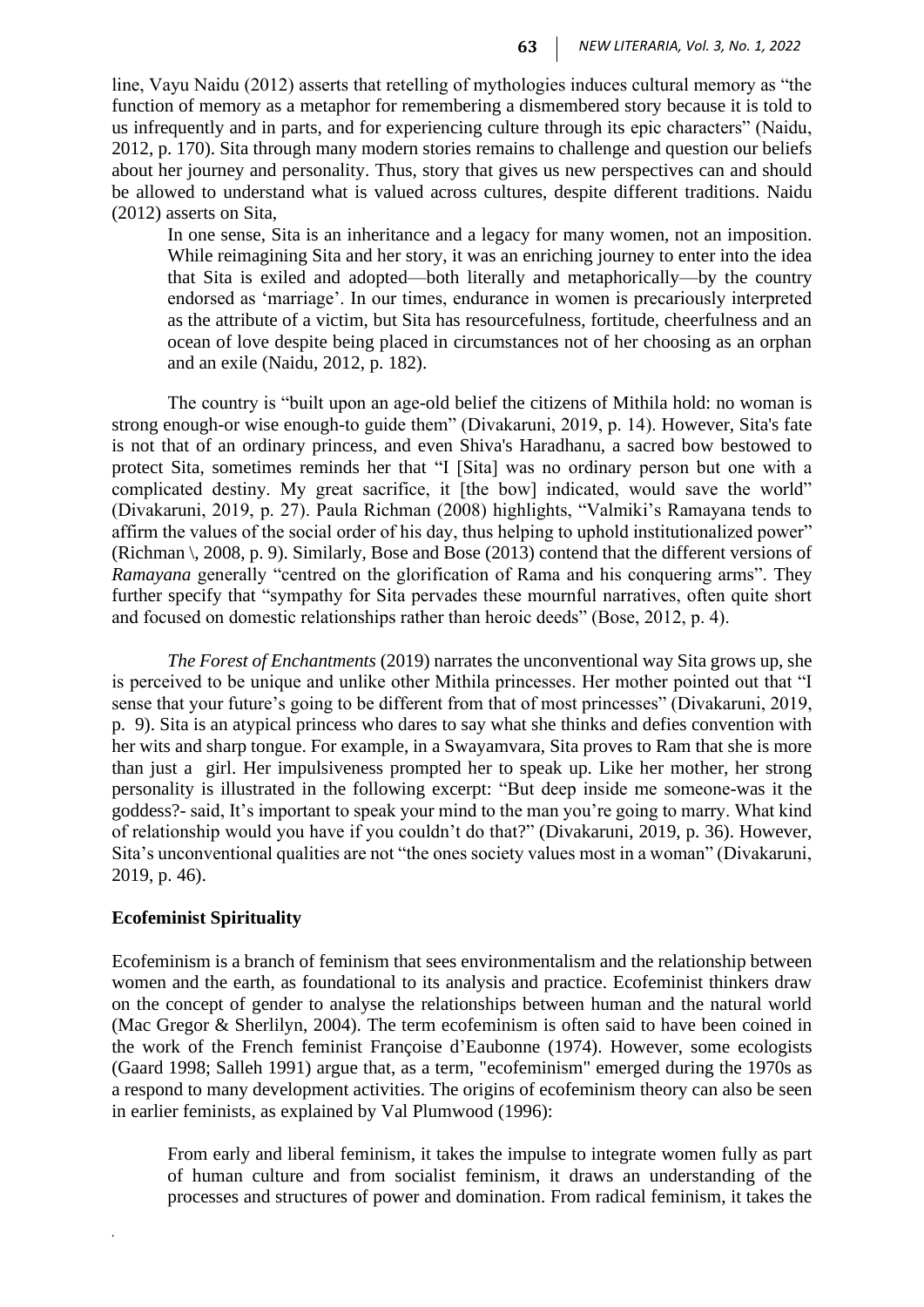critique of the masculinity of dominant culture and the aspiration to replace it, to affirm what has been denigrated (Plumwood, 1996, p. 13).

In 1991, Karen Warren edited an edition of *Hypatia* devoted entirely to ecofeminism, which was later developed and republished under the title *Ecofeminist Philosophy*. This anthology is revolutionary, for Warren has united a diverse set of voices in it, not in such an ecofeminist background, but in a view of reality on the ground, so to speak, in relation to ecofeminism. Activists are not held back by inadequate theoretical bases because the lack of a full theoretical account has become more of a tool for conservative policymakers to avoid implementing change. This is because Warren's ecofeminist theory provides the theoretical and analytical basis for their direct action. In addition, her work assures work promises solidarity with fighters and their ability to integrate their goals and justifications undermines and counters the image of the powerful extremist activists revered across the globe in contemporary media. Therefore, it shares with them a global social vision and it finds its roots in ecofeminist spiritualism.

Warren's advocacy for ecofeminist spirituality is strategic in her proposals for wellbeing and alternative spaces. Spirituality is related to power, especially the power to move from "unhealthy, life-denying systems and relationships to healthy, life-affirming" (Warren, 2000, p. 200) ones, it creates a space to draw inner strength and for empowerment without involving violence. In 1993, Warren argued that ecofeminist spirituality provided a place to heal the wounds inflicted on women and nature by patriarchy. In 2000, she further asserts that ecofeminist spirituality is a tool for surviving and overcoming patriarchy because ecofeminist spirituality has a potential "to intervene in and creatively change patriarchal (and other) systems of oppression" (Warren 2000, p. 195).

It is undeniable this framework is criticised and discredited among other feminists, Simone de Beauvoir, to begin with who argues that the interconnection of women and nature is a "renewed attempt to pin women down to their traditional role" (de Beauvoir 1984, p. 103). To this Warren asserts that spirituality should not be reduced to a degrading mind or emotion dichotomy, but rather is a way to show that emotions can be inferred and have strong relationships with valid beliefs. Thus, she coined a concept called "emotional intelligence" in *Ecofeminist Philosophy* which is part of Warren's prudent ethic, which relies on its ability to care, situated rather than transcendent. Therefore Warren (2000) applies an analogy to explain her ethics. Different ethical principles are like fruit in a bowl: "It is not that one fruit is better than the others in some abstract sense. It is just that one fruit (or several fruits) may be better than others in the circumstances" (Warren, 2000, p. 108). Ecofeminist spiritualities provide an understanding of self and human being that encourage the sense of "daring to care" (Warren, 2000, p. 212) requisite for such care-sensitive ethics to get off the ground. Therefore, the spirituality of eco-feminists may be "often clearly earth-based" (Warren, 2000, p. 130), but this does not reinforce the detrimental identity of women with nature, but it reminds us that the distinction between "human" and "nature" is a false dichotomy. As such, spirituality does not function to lock the woman into the role of caretaker, but rather than limiting the woman to nature, this promises a conceptual framework in which it includes the men.

#### **Reimagining Sita; Spiritually Empowered**

Sita in *Ramayana* is revered for her dedication to her *dharma* (duty) as wife and mother and for the sacrifices she made to achieve this vocation. She is considered as a symbol of femininity and is an ideal to imitate for other women. Though she is a Goddess herself, the incarnation of Goddess Lakshmi, Sita is often view as an extension of *Lord Ram*, but not an aspired individual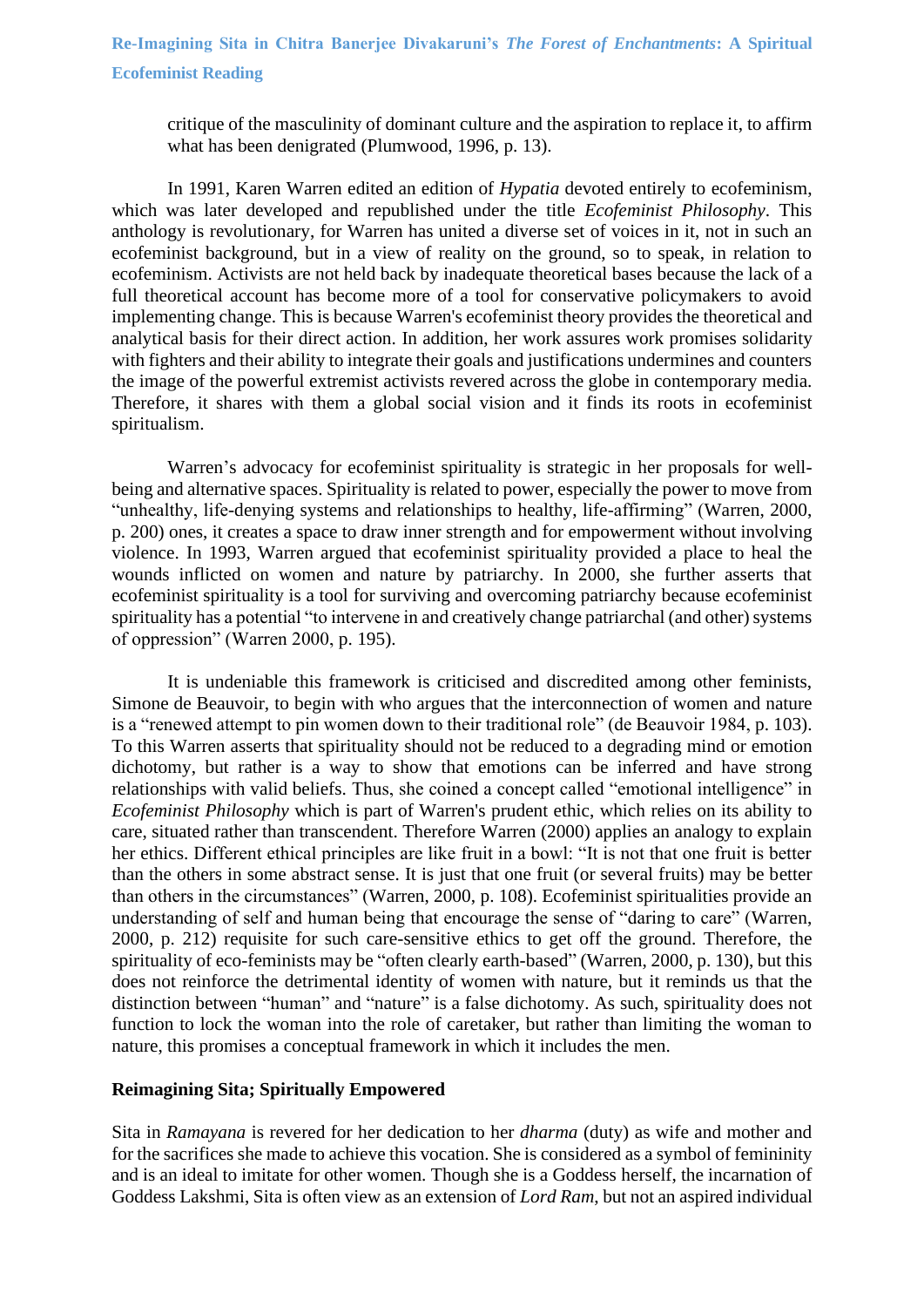with vision. Sita is often seen as the epitome of perseverance. It is often equated with submissiveness, yielding and gentleness and is cited as an example of the socialization of girls in Indian culture. A woman's devotion to her husband, under all circumstances, is preserved as the incarnation of righteous conservatism. Divakurani in *The Forest of Enchantments* (2019) maintains the core identity of Sita, which is her ability to endure inexplicable and innumerable pain. However, in this text the notion of endurance is not seen as weakness but it is associated with the strength. During her contemplation in the forest, Sita dreams about Sunaina, Ahalya, Mandodari, Sarama, Kalkeyi, Tara and even Surpanakha who advises her to endure. In the dream, they suggest Sita to endure as we do. Endure your challenges'' (Divakaruni, 2019, p. 322). As Sita contemplates meaningfully over the word 'endurance', she understands the true meaning of it, "It meant taking the challenges thrown at us and dealing with them as intelligently as we knew until we grew stronger than them" (Divakaruni, 2019, p. 322).

Therefore, the text propagates a new sense of empowerment through endurance that ultimately leads women to challenge the obstacles and strive in triumph. Another imperative incident in the novel that support this notion is when Sita decides to accompany Ram to the forest. Ram objects, by undermining her capability as a woman; "What folly is this? You can't possibly come with me. You're a woman" (Divakaruni, 2019, p. 111). Sita refrains from speaking out but she wanted to counter Ram's belief "not all women are weak and helpless like you think. For all you know, I might be of help to you" (Divakaruni, 2019, p. 111). In the forest their meeting with Ahalya, allows us to see the silent suffering of another woman from different angle from Divakaruni's Sita. Ahalya, is turned into stone by her husband for not fault of hers. Ahalya is saved by Ram and according to Sage Gautam, she has taken "a vow of silence" (Divakaruni 131). Sita questions Ahalya because she's perplexed with the injustice prevailed in the whole situation and Ahalya replies:

I tortured myself with these same thoughts many times as I lay stone-bound. Yes, that was part of the curse-that I should feel every moment of my internment...When you put your hand in the fire, knowingly or unknowingly, do you not get burned? Such is the ancient law of the universe. Of karma and its fruit. The idea of motive is irrelevant to it (Divakaruni, 2019, p. 134).

Sita is shocked by Ahalya's reply as she always believes that "motive was more important than action, more even than destiny" (Divakaruni, 2019, p. 134). Sita's prophetic dream about Ahalya's punishment allows her to see things from another perspective where Ahalya's vow of silence serves as a reminder that punishes Gautam for what he has done. The lesson Sita learns from her prophetic dream is "once mistrust has wounded it mortally, love can't be fully healed again" (Divakaruni, 2019, 136) and this foreshadows her own fate in the later part of the novel.

The novel also portrays the intricate details about Sita's connection with the nature. Though *Ramayana* associates Sita with nature, Divakurani provides the intimate details and thoughts that predominate in Sita in relation to her bond and equation with the nature and all that is comprised within it. This can be explained by two examples of her determination and independent action. She chooses to live amidst the hardships of the forest, leaving her royal extravagant life, and of her own free will, decides to join the Mother Earth when asked to prove her chastity for the second time. This proves that nature empowers her as she perceives the forest as a form of "healing green canopies" (Divakaruni, 2019, p. 352). Sita claims that "I'm Sita, the forest dweller, Sita, daughter of earth. And yes, Sita, daughter of fire as well" (Divakaruni, 2019, p. 352).

Aligning to the ecofeminist spiritualities, Sita's association with the forest "express faith in a life-affirming power of presence (i.e. energy, force, being, deity or deities, God or Goddess) (Warren, 2000, p. 198). Since young, Sita has been drawn to the forest. She recalls;

*.*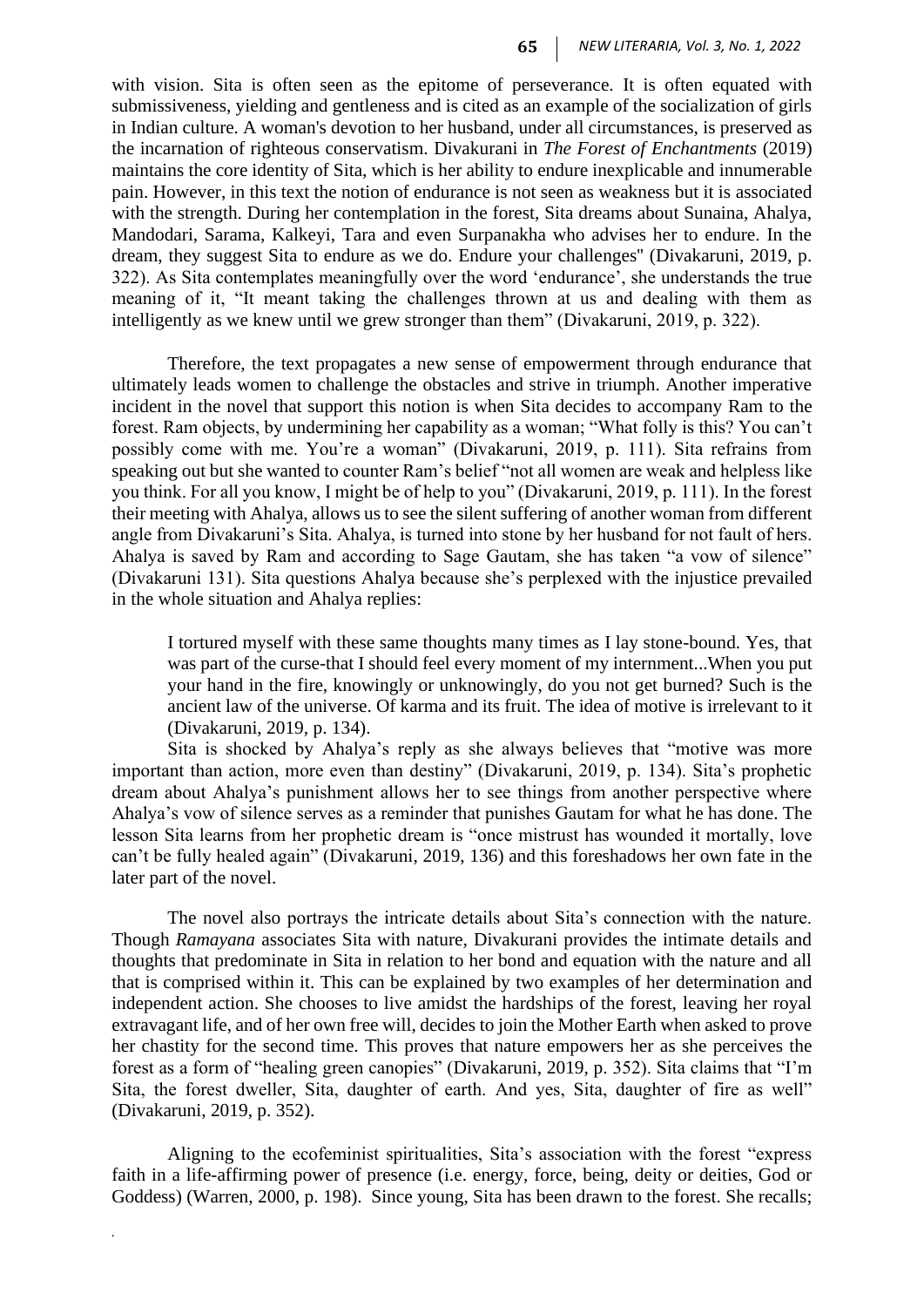"Because what called to me most powerfully were the forests that I could see from the palace turrets...No one in my family felt the way I did about forests" (Divakaruni, 2019, pp. 7-8). Sita claims that "My strange gift with plants was a mystery to me. Perhaps it was because, like them, I was earth-born. Maybe for some reason, when I touched a plant, I knew its healing properties" (Divakaruni, 2019, p. 7). Naidu (2012) asserts to this idea by saying, "we rarely see her in the safe interiors of palaces for long; wilderness and abandon are where she triumphs" (Naidu, 2012, p. 174). Sita states that "perhaps I'd be able to think more clearly under its majestic trees'" (Divakaruni, 2019, p. 321).

Sita, is the symbolic representation of nature in *The Forest of Enchantment* (2019). She is said to be born from Earth when her father, king Janaka found her while ploughing the ground. Her childhood is depicted as:

My strange gift with plants was a mystery to me. Perhaps it was because, like them, I was earth-born. Maybe for the same reason, when I touched a plant, I knew its healing properties... (Divakaruni, 2019, p. 7)

Because she could cure many people with her knowledge about the medicinal properties of her herbs, she was often called a "Goddess" by the people of her kingdom. From a very early time she was fascinated by the forest and the people that lived there. She wanted to visit the forest but "It wasn't something that women did" (Divakaruni, 2019, p. 8)

To further prove that Divakurani's Sita is indeed an embodiment of ecofeminist spirituality, she is depicted as someone who comprehends the ways in which women and nature are dominated, abused, and manipulated by men for their own benefits and in the name of betterment for the civilisation. Being deemed as the reincarnation of Lakshmi, she says "they [citizen of Ayodhya] called me, food giver, queen of flowers, removers of sorrows" (Divakaruni, 2019, p. 288). "The only thing distressing me [Sita] was the callous behaviour of the soldiers. Could he [Ram] order them not to harm the trees?... Ram's brows drew together in surprise. Clearly, he'd never considered that plants feel pain as we do" (Divakaruni, 2019, p. 56). Ram replies that "You are tender-hearted, my dear. I can't fault that. It's right and necessary that women should be so" (Divakaruni, 2019, p. 56). Sita could not comprehend that and thought "Wasn't he responsible for the animals and birds and trees in his realm, as well as the people? (Divakaruni, 2019, p. 56).

In her exile, Sita didn't find it too difficult to make herself home and reconnects with the nature. She insists that:

Here in Panchabati I saw brilliant sunsets spreading like a smile across the sky and molten-silver moonrises. I saw stars glimmering like shy eyes from behind veils of cloud. I saw birds and beasts, multi-hued, multi-pelted, so different from the creatures I'd known that I was struck with awe. The plants here were particularly attuned to me. Bushes would pull in their sharp thorns and burst into flower when I watered them or loosened the earth around their roots (Divakaruni, 2019, p. 137).

Sita further proves this point by admitting "My favourite responsibility [as the Queen of Ayodhya], the garden palace...The entire side of the grounds that lay behind the palace I'd made into a little forest" (Divakaruni, 2019, p. 303). Although she turns her garden into a "little forest", she mentions that "but some days a strange dissatisfaction would come over me, a longing to go walking in a real forest, a wild, unpredictable forest, the kind that had been my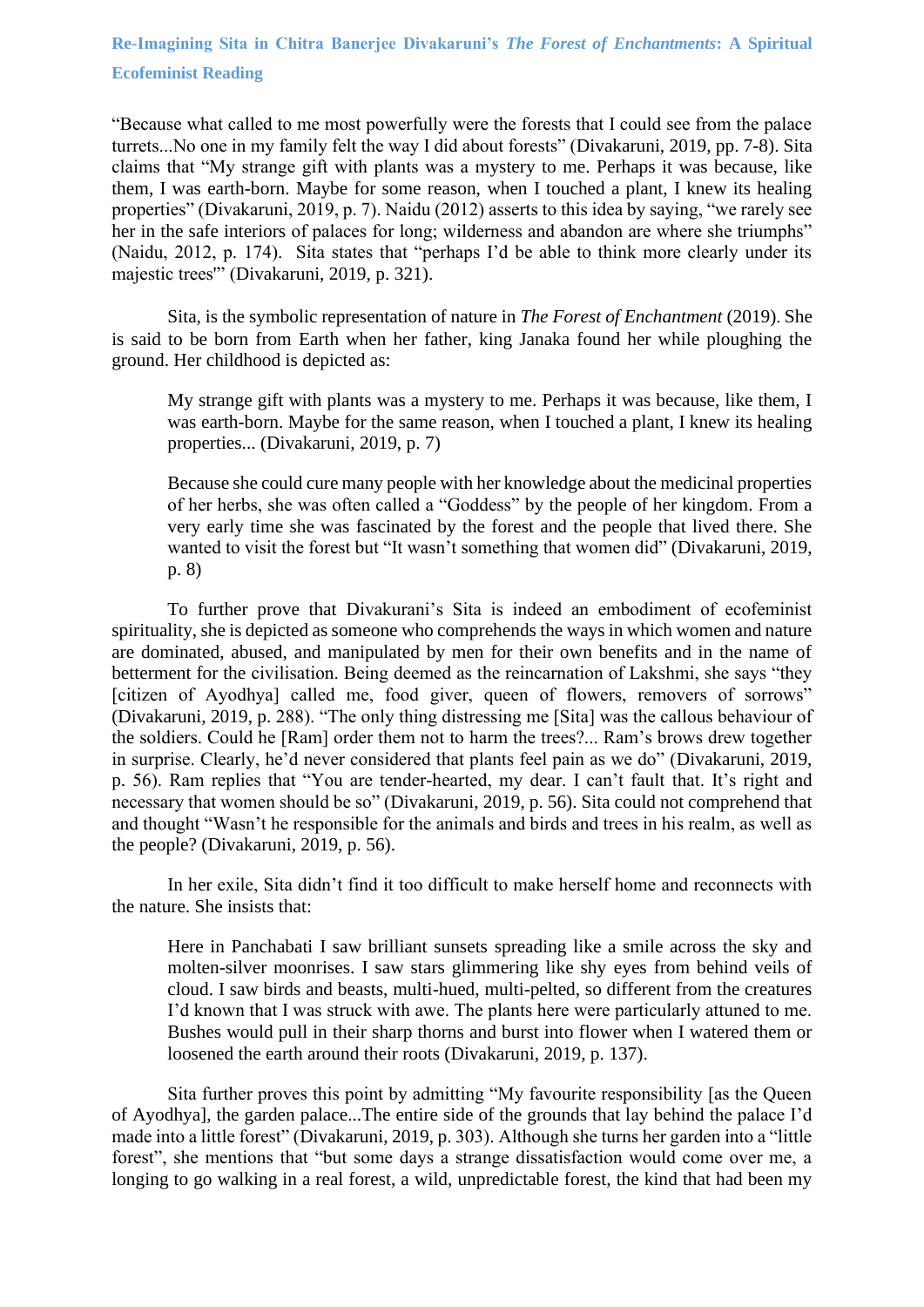home for so many years" (Divakaruni, 2019, p. 303). Sita's deep connection with the forest and the lives surrounding it is a clear evident that, unlike the popular belief the jungle is not a real of darkness and unknown for her. In fact, it is here she feels the most powerful and alive.

Sita's stand to protect and treat the nature and its habitants equally to human beings can be seen in her conflict with Ram and Lakshman during their journey to exile. The brothers have the mindset that the wilderness should be tamed and put under control, although it is them who are invading into the forest habitants' space much like today's concept of modernisation and deforestation. For example, in one part of the novel, a sage explains to the brothers their ultimate purpose behind the exile as ".......perhaps that's why destiny brought you to the forest; Gautam was saying. To get rid of them for good. To wipe out their unholy ways. To spread the light of civilization. You must promise me you'll try you best to do that." (Divakaruni, 2019, p. 135)

Failure to understand that every living thing has their right to live and prosper in their designated space is a prevalent problem in our social order be it then or now. The constant need of the patriarchal authority to dominate others' domains, gets the forest and its living under their subjugation. The drive to conquer the resources in the forest enables the patriarchy to invade the forest in the name of need, hunting and even civilisation.

The uncivilised method used to treat Surpanakha is also an example of this kind of apathetic attitude towards the different habitants, Ram and Lakshman fail to see beyond Surpanakha's origin and background, most importantly they fail to see her as a woman who did nothing but offer love. Both men could have handled the situation diligently without humiliating the woman.

Admittedly, the girl had gone beyond the norms of maidenly behavior, offering herself to a man she barely knew, but perhaps the rules of conduct were different for the asuras..... I gestured to her from behind Ram's back to leave with dignity before things went any further. (Divakaruni, 2019, p. 148)

She looked at my husband, her eyes full of disbelief that someone could do such a thing to her when all she'd offered him was love. (Divakaruni, 2019, p. 149)

Sita's concern over what happened is brushed off uncaringly by Ram and Lakshman, the brothers callously dismiss the matter by justifying that how *Rakshashas* are to be treated because they are threat to mankind and it's their duty to kill them whenever they are to see one. Ram further justified Lakshman's actions : ".... 'Infact', he continued, 'Lakshman was being kind to this one, sparing her life because she was a female." (Divakaruni, 2019, p. 151)

For Sita, it is undeniable that Surpanakha is treated unjustly and when her husband defends the act as a service to mankind, the sages particularly need peace and safety, she states:

I didn't argue further. I could see that the men wouldn't change their minds. Their belief in their superiority of their own ways was too deeply ingrained in them. But I wasn't satisfied. We were visitors to the forest which already had its own rules, its own rhythm, its own savage beauty . It belonged more to the Rakhshasas than to us. What right did we have to cause destruction to those who had been here long before we came?. (Divakaruni, 2019, pp. 151-152)

Throughout the novel Sita does not only tries to save the nature, draw strength but also comfort and love from it. When she is under Ravan's captivity nature comforts as a Mother

*.*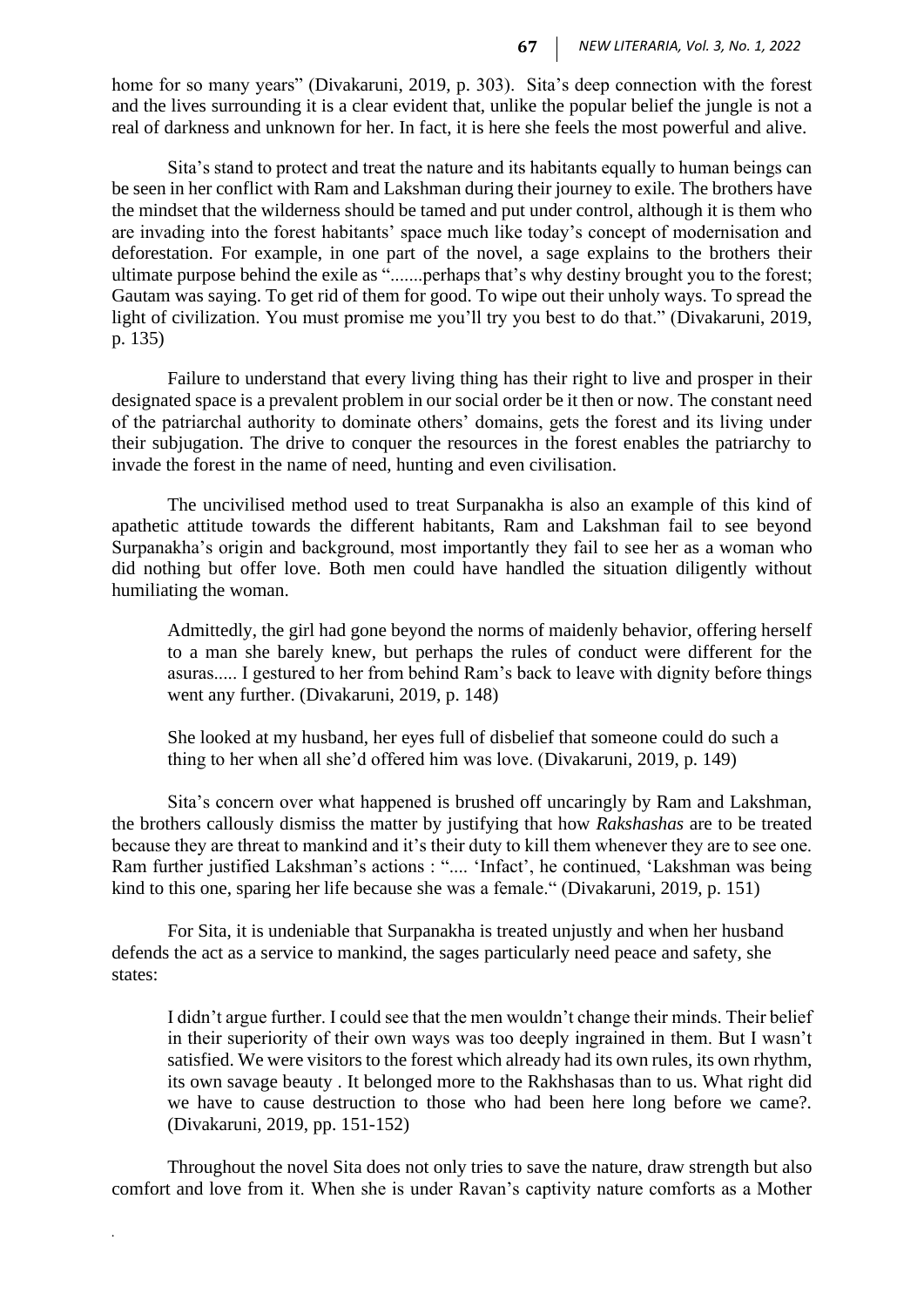would a child. The flora and fauna empathise with her sorrow and pain "....When I touched them I could feel their sympathy for me. If they were willing my touch cured them. And thus we grew to love each other. I was particularly fond of the Asoka tree under which I slept..." (Divakaruni, 2019, p. 187). When Sita is banished one more time to the forest, again the nature brings her a great sense of strength and power that enable her nurture and raise her sons to be "good human beings," as compared to the father who treats them cruelly. Sita declares that:

I am going to live for you [her babies]. I'm going to guard you with my last breath. I'm going to love you enough for mother and father both, so you feel no lack. I'm going to teach you everything you need to know to be good human beings, so that you'll never do to a woman what your father has done to me (Divakaruni, 2019, p. 317).

Ram comands Sita to return to the kingdom of Ayodhya, but Ram lets Sita down again by saying that she must pass the test of fire, also known as *Yajna*, to prove her innocence and purity. Sita, for all the adoration she has for her husband finds such order to be humiliating. Even both of her children, Lav and Kush are aware of their mother's suffering when they sing Sita's *Sitayan* instead of Valmiki's *Ramayana*.

They're [Lav and Kush] singing the pages I'd written in my lonely darkness, out of the need to give voice to all of us who were pushed to the edges. Misjudges, misunderstood. My truth, and the truth of the women whose lives touched mine for better or worse. Their laughter and tears, their triumph and suffering, their blessings and curses (Divakaruni, 2019, p. 354).

Feeling unbearable of such disgrace, Sita argues that:

Rage rises up in me until my whole body is scorched, for some kinds of burning don't require a fire. Not a word of love, not a word of apology for the sorrow he has caused me. Not a word about the unjust and cruel way in which he sent me away. He [Ram] hasn't even called me by my name (Divakaruni, 2019, p. 355).

Sita refuses to succumb to such ignominy and declines the offer to live with Ram and her children in the Kingdom of Ayodhya. She argues that:

Because if I do what you demand, society will use my action forever after to judge other women. Even when they aren't guilty, the burden of proving their innocence will fall on them. And society will say, why not? Even Queen Sita went through it (Divakaruni, 2019, pp. 356-357).

I [Sita] call on my mother earth and father fire-for both have shaped me into the woman I am today-to come to my aid. O Mother, O Father, all my life I've suffered and endured and been wrongly accused. If I am indeed blameless of what gossipmongers whispered, give me a sign (Divakaruni, 2019, p. 357).

Sita seeking solace from Mother Earth as her final sanctuary exerts her strong protest the incessant betrayal and abandonment she faced in her life. And as Sita speaks; "a powerful energy" courses through her and "the earth cracks open with a deafening roar" (Divakaruni, 2019, p. 357). Sita is transforming back from a woman to a goddess. Though sometimes this act is interpreted as Mother Earth's protection to her daughter, the irony of the whole action is never lost as in another angle it is seen as being buried alive. In addition, entering the Mother Earth is also seen as an act of suicide, as suggested by Nabaneeta Dev Sen, that Sita's suicide is similar to women who choose to end their life due to abuse subjected to their bodies (Sen,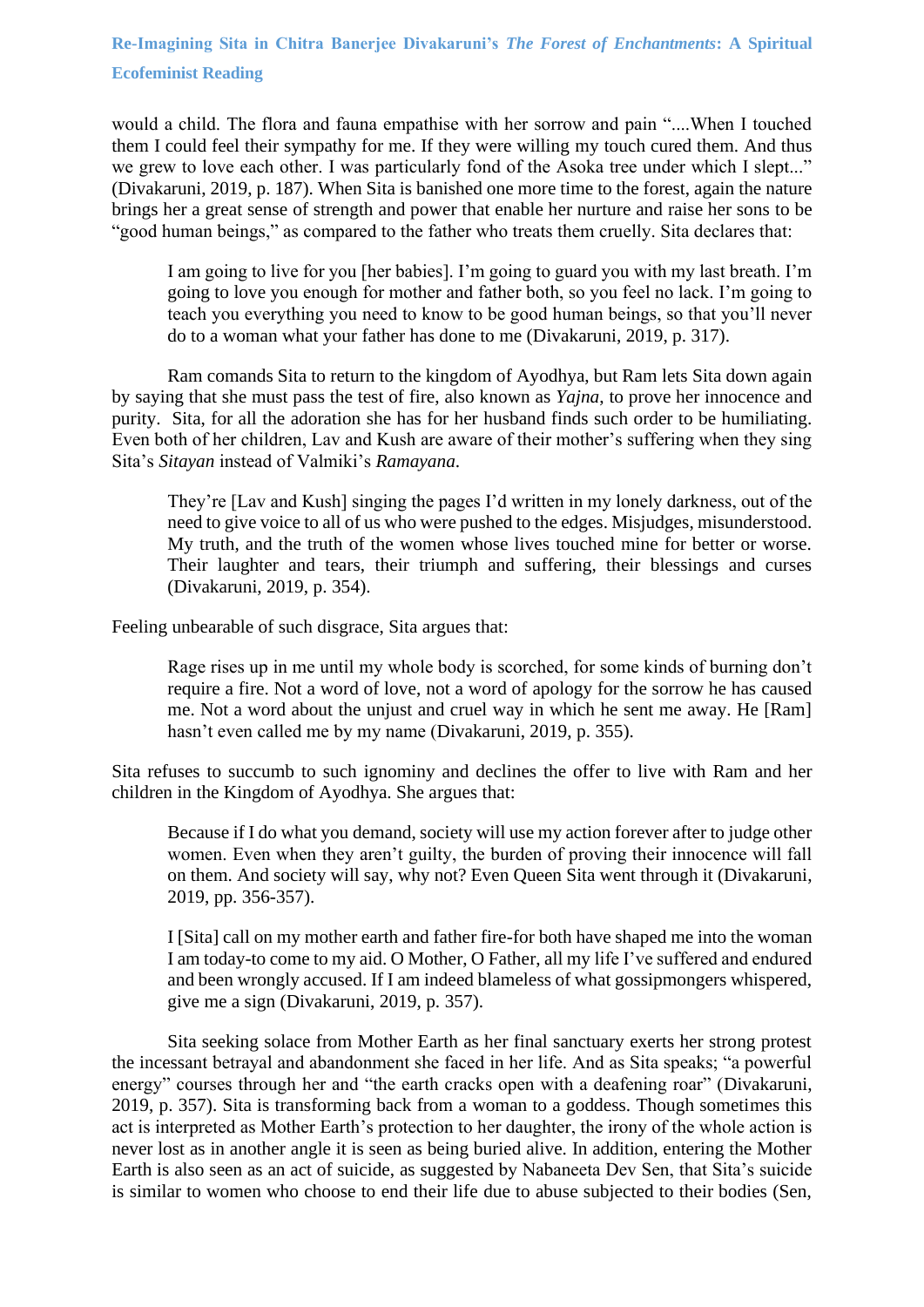2018, pp. 24-25). However, in his paper "When does Sita Cease to be Sita", Velcheru Narayana Rao (2004) emphasizes on the integral sense of empowerment and resistance that is evident in her decision:

In choosing to return to the earth, she has accomplished two things: she has proven her chastity and demonstrated her independence, as well. It is both a declaration of her integrity and a powerful indictment against a culture that suspects women. It is difficult not to interpret this as Sita's protest against the way she was treated by her people and by her husband (Bose, 2004, p. 226).

This final act of Sita's resistance to succumbing to submission will undoubtedly lead to empowerment for herself as well as for other women of the future who must resolutely resist such treatment. At this stage, Sita decides to end her others' control of her own life at once and realizes it is her time for self-actualization. It also leads to a personal journey of self-discovery as a woman caught up in radical and rebellious behaviour due to the carelessness of her husband and society. Moreover, in this final act of courage and strength, Sita proves that she is not at all weak and meek, as depicted in Vedic for ages.

### **Conclusion**

*.*

Chitra Banerjee Divakaruni's *The Forest of Enchantments (2019)* provides a space for the misunderstood, misjudged and marginalised women in *Ramayana*, one of the renowned Indian epics of all time to speak and liberate themselves. This proves that fictions demand analysis and attention especially reinterpretations of myths. Hero in mythologies often is placed above all i.e., men, women and environment, he is superior and divine due to his position and power. In this novel, Divakaruni changes the one sided and blinded vision and shifted the gaze on the others, women and nature. Sita constantly reweaves and challenges the boundaries of social and moral norms in *Sitayan*. The multi-layered dimensions of Sita as an empowered woman all of which emerge at different stages of the narrative. Divakurani's attempt to shift the narration voice to Sita not only allow multiple perspectives and possibilities but also a step towards realist and ironic fiction from myth and epic. With semblance of truth and human interest is incorporated in mythologies and fantasy, readers would be allowed to be concerned about inconceivability of narratives by suspending their disbelief judgement. Conclusively, Sita's banishment from the oppressive setting that suppresses her voice and individuality to an enchanted journey in the forest, a realm of possibilities and freedom enables her to voice her side of the truth. This is an act of progress, a test that leads to individual empowerments. Through her voice of protest and resistance at various junctures of her life Sita has positioned herself as an equal thus empowered in the patriarchal society, in Divakurani's *The Forest of Enchantments (2019).* 

#### **Reference**

Arvidsson, S. (1999). Aryan Mythology as Science and Ideology. *Journal of the American* 

*Academy of Religion*, *67*(2), 327–354. https://doi.org/10.1093/jaarel/67.2.327

Bose, M., & S. P. Bose (2013). *A Woman's Ramayana: Candrāvatī's Bengali Epic* 

*(Routledge Hindu Studies Series)* (1st ed.). Routledge.

Bose, M., & S. P. Bose (2004). *The Ramayana Revisited*. Oxford University Press.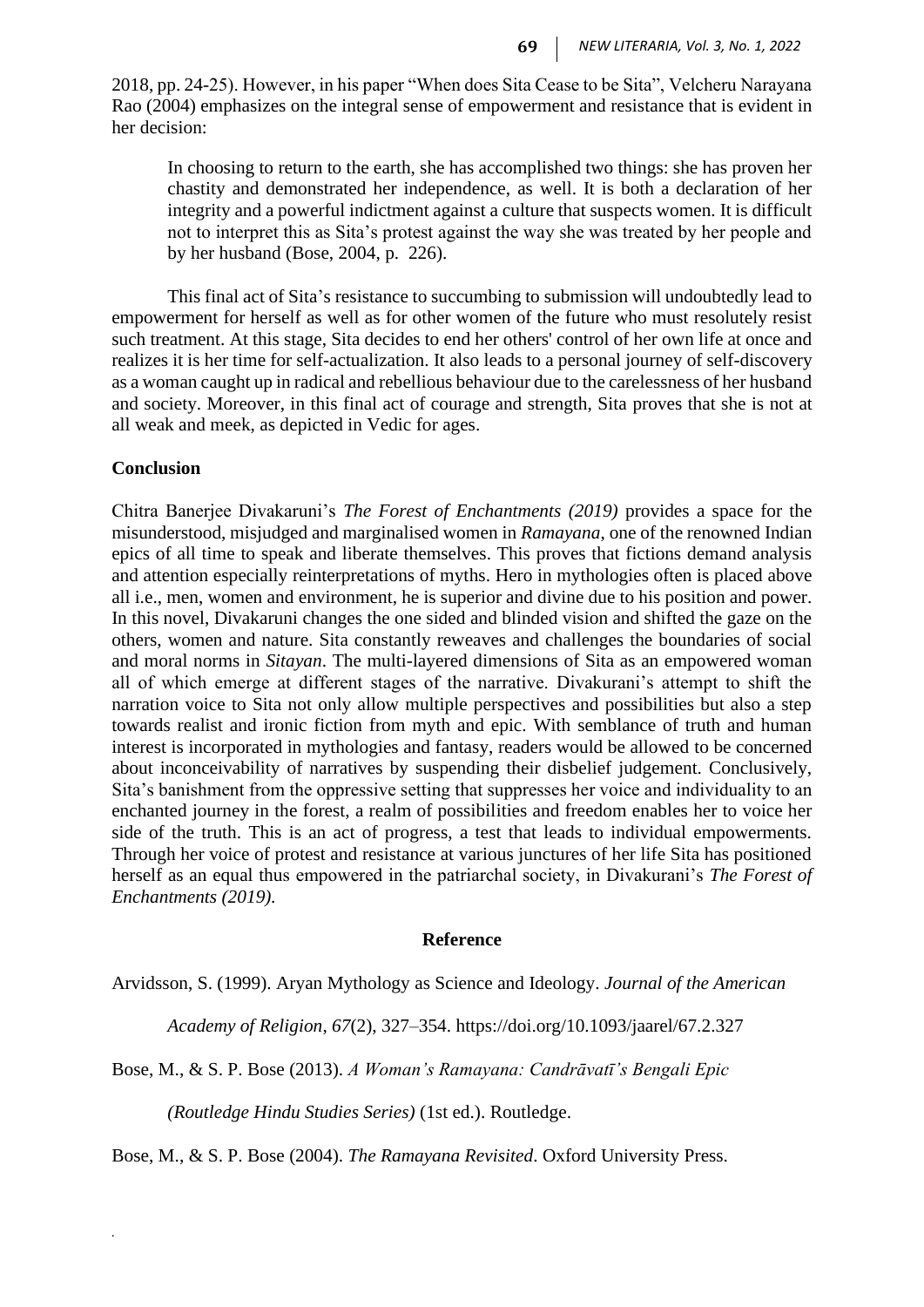Beauvoir, Simone de. (1984). *After the Second Sex: Interviews with Simone de Beauvoir*. New York: Pantheon Books.

Divakaruni, B. C. (2019). *The Forest of Enchantments* (1st ed.). HarperCollins India.

Gaard, G. (1998). *Ecological Politics*. Temple University Press.

MacGregor, S. (2004). From Care to Citizenship: Calling Ecofeminism Back to Politics.

*Ethics & the Environment*, *9*(1), 56–84. https://doi.org/10.1353/een.2004.0007

Naidu, V. (2012). *Sita's Ascent*. Penguin Books.

Plumwood, V. (1996). Nature, Self, and Gender: Feminism, Environmental Philosophy, and

the Critique of Rationalism. In K. J. W. Warren (Ed.), *Ecological Feminist Philosophies* (22nd ed., Vol. 1, pp. 8–13). Bloomington: Indiana University Press.

Rao, V. N. (2004). When Does Sita Cease to be Sita? : Notes Toward a Cultural Grammar of

Indian Narratives. In M. Bose (Ed.), *The Ramayana Revisited* (pp. 219–241). New York: Oxford UP.

Richman, P. (2008). *"Introduction: Whose Ramayana Is It?" Ramayana Stories in Modern* 

*South India: An Anthology* (Paula Richman ed.). Indiana University Press.

Salleh, A. (1991). Staying Alive: Women, Ecology and Development. Vandana Shiva.

London, Zed Books, 1989. *Hypatia*, *6*(1), 206–214. <https://doi.org/10.1111/j.1527-> 2001.1991.tb00218.x

- Warren, K. J. (1993). A Philosophical Perspective on Ecofeminist Spiritualities. In C. Adams (Ed.), *In Ecofeminism and the Sacred* (pp. 125–135). New York: Continuum.
- Warren, K. J. (2000). *Ecofeminist Philosophy: A Western Perspective on What It Is and Why It Matters*. New York: Rowman and Littlefield.

Warren, K. J., & Cheney, J. (1991). Ecological Feminism and Ecosystem Ecology. *Hypatia*,

*6*(1), 179–197. https://doi.org/10.1111/j.1527-2001.1991.tb00216.x

### **Bio-note**

**Gheeta Chandran** obtained her degree in B.A (Hons) Literature in English (UKM) and M.A Postcolonial Literature in English (UKM). She is currently serving as a lecturer in the